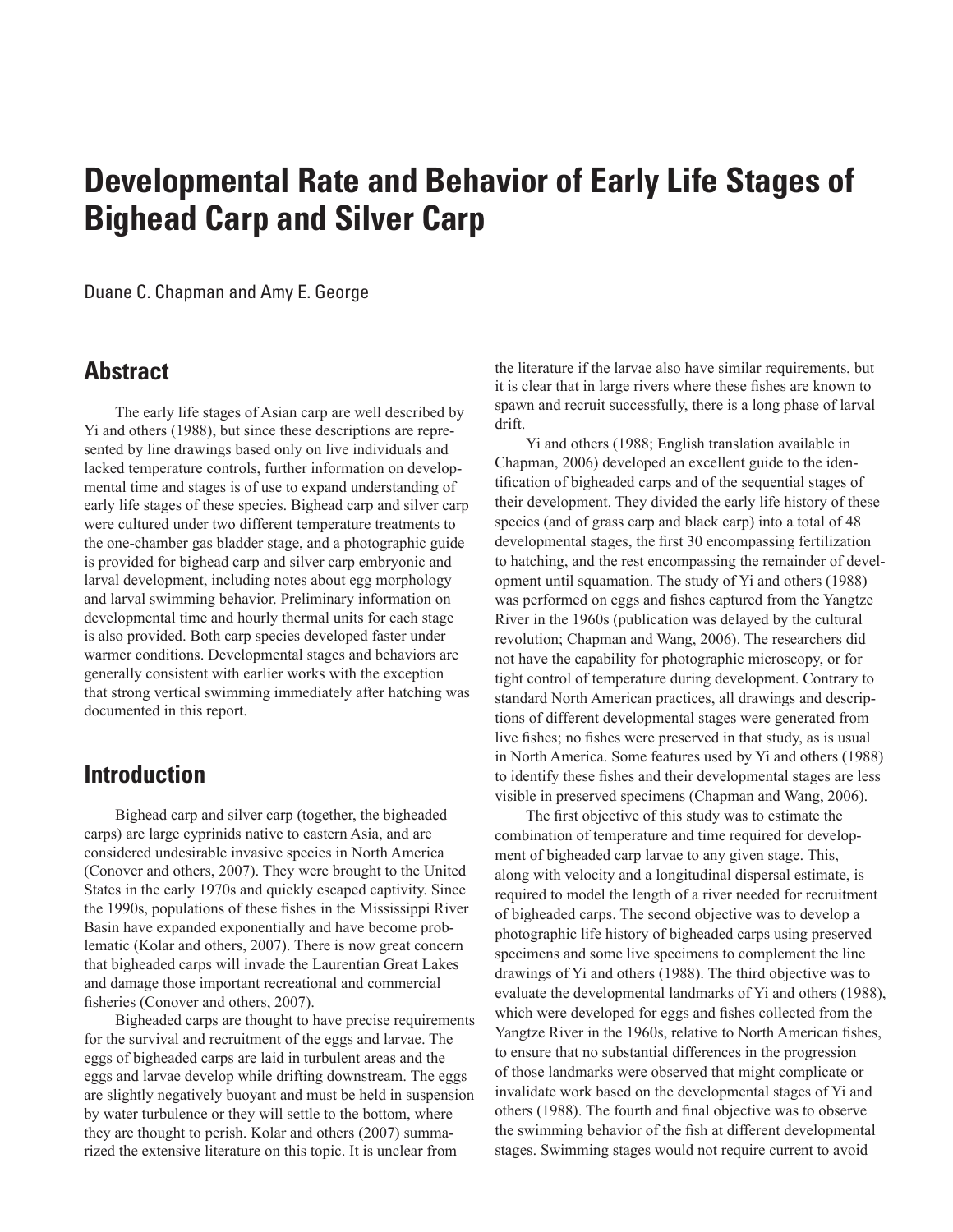sinking to the bottom and, therefore, time required to develop to this stage may be important in defining the minimum river length required for recruitment of bigheaded carps.

# **Materials And Methods**

#### **Spawning and Culture of Eggs and Larvae**

All water used was Columbia Environmental Research Center well water, which has a hardness of 260–280 milligrams per liter (mg/L) as calcium carbonate  $(CaCO<sub>3</sub>)$  and alkalinity of 230–240 mg/L as  $CaCO<sub>3</sub>$ . For both experiments, one each with bighead and silver carp, two temperature treatments were used to culture eggs and larvae in the lab. Each temperature treatment consisted of 10 aquaria that were each equipped with a modified MacDonald hatching jar (450-millimeter (mm) tall and 130-mm internal diameter) and a small submersible pump to recirculate water from the aquarium into the hatching jar, and to provide an upwelling current to keep the eggs suspended in the water column within the jar. Jars were equipped with surface screens to avoid any eggs escaping into the aquarium before hatching. In the "warm" treatment, temperature was maintained above ambient through the use of a heated water bath. In the "cold" treatment, temperature was maintained by room temperature. The temperatures chosen for the two temperature treatments reflect conditions that would be common during spawning times of bigheaded carps in North American waters, but do not represent the range of temperature tolerance of the two species, nor all the conditions that could be encountered by wild populations. The optimum temperature for development is also unknown. All aquaria were provided with a slow flow-through of well water. Temperature was monitored continuously with HOBO temperature loggers (Onset Computer Company, model Pro-v2) recording at 15-minute intervals.

Adult bighead carp were obtained from Osage Catfisheries on June 11, 2010, and adult silver carp were obtained from the Missouri River on June 28, 2010. Fishes were held at the Columbia Environmental Research Center in 1,500 liter flow-through fiberglass tanks at 24–26°C. Fish were evaluated for spawning readiness upon arrival (bighead carp) or capture (silver carp). Fish were anesthetized with MS-222, after which males were evaluated for the presence of milt after gently applying pressure to the abdomen and females were evaluated by inserting a catheter into the urogenital pore and collecting egg samples. Eggs were placed into a clearing solution (60 percent ethanol, 30 percent formalin, 10 percent acetic acid) and the location of the germinal vesicle was used to determine if the female would be used for hormone induction.

Two female bighead carps were selected for hormone induction, weighing 7 kilogram (kg) and 8 kg. Females initially received an intramuscular injection of 200 international units per kilogram (IU/kg) Human Chorionic Gonadotropin (HCG) on June 13, 2010. A resolving dose of 4 milligrams

per kilogram (mg/kg) carp pituitary gland was given 6 hours later as an intraperitoneal injection. Three males (6.5, 7, and 8.75 kg) received a 4 mg/kg intraperitoneal carp pituitary injection 16 hours before the expected ovulation period. Doses and timing were based on Jhingran and Pullin (1985). Eggs were fertilized with a mixture of milt from three males.

Adult silver carp were obtained from the Missouri River on June 28, 2010. One female, weighing 3.75 kg, was selected for hormone induction. The female initially received an intramuscular injection of 600-IU/kg Human Chorionic Gonadotropin (HCG) on June 28, 2010. A resolving dose of 4 mg/kg carp pituitary gland was given 6 hours later as an intraperitoneal injection. Two males (3.75 and 4 kg) received a 4 mg/kg intraperitoneal carp pituitary injection 16 hours before the expected ovulation period, and the eggs were fertilized with a mixture of milt from these two males.

Milt was collected into plastic tubes on the morning of fertilization and stored in beakers on ice until use. Milt quality was evaluated by checking percentage of active sperm and duration of motility. On the morning of the day following initial hormone injection, 30 minutes after the initial release of eggs was observed, eggs were hand-stripped into a bowl and fertilized by the dry method (Piper and others, 1982) for 1 minute, then rinsed and placed into water baths for a 30-minute water-hardening period. Two water baths were used, one "cold" treatment and one "warm" treatment, matching the temperature in the hatching jars where the eggs were stocked.

After 30 minutes, eggs were placed into hatching jars at a density of 50 milliliters, (mL) of eggs per jar, and with 10 jars per temperature treatment. Water flow was adjusted so that eggs were kept in suspension in the water column within the jar, but did not impinge on the screen lids. Because the eggs changed in buoyancy throughout the first 2 hours, it was necessary to frequently adjust the flow rate during that time to avoid impingement of eggs on the surface screen. Water-quality indicators (dissolved oxygen, pH, hardness, conductivity) were measured in the jars before stocking, and again following breakdown of the experiment.

During the hatch, the screens were removed and the fish were allowed to escape the hatching jars into the aquarium. The pumps and hatching jars were then removed, and the fishes were maintained in the aquarium through 12 days post-fertilization ("cold" water treatment of bighead carp) and 8 days post-fertilization (both silver carp treatments and "warm" water treatment of bighead carp).

#### **Monitoring Embryo and Larvae Development**

Before hatching, three to six eggs from each temperature treatment were removed from hatching jars by a suction device at intervals of 15–30 minutes. After hatching, three larvae from each treatment were removed from tanks at 4–8 hour intervals, using either a dip net or a suction device. Because later stages were longer in duration, the intervals at which evaluations were made increased with time. Samples were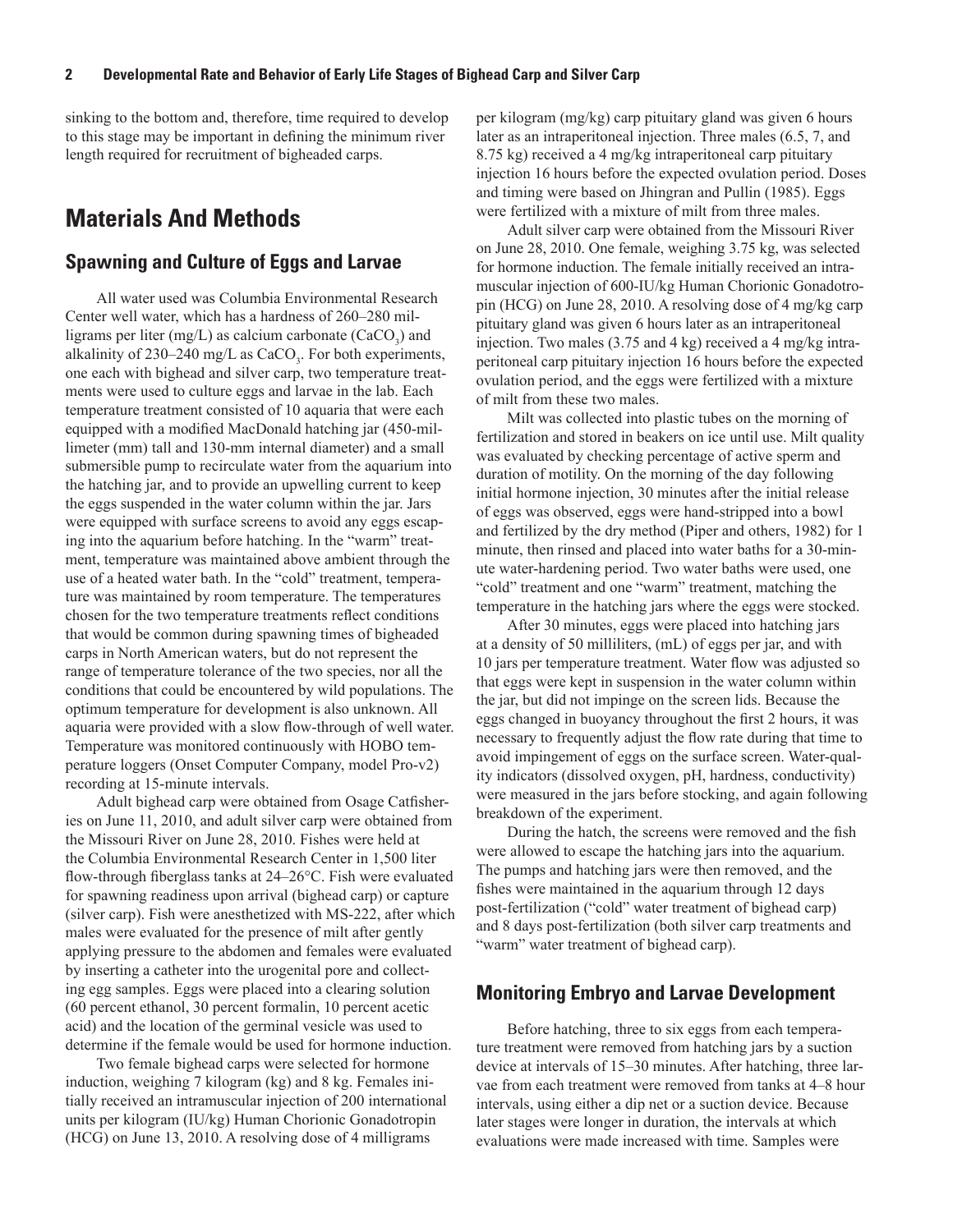removed from alternating jars and tanks in sequential order. Eggs and larvae were examined and photographed under a Nikon SMZ 1500 stereoscopic microscope (7.5x–112.5x total magnification) with camera attachment (Nikon DS-Fi1, 5 megapixel), noting developmental stage and any abnormalities. Measurements of live egg membranes and larval fish total length were taken using Nikon Elements software. Because eggs generally are not perfect spheres, the reported egg measurements are the mean of two perpendicular diameters.

When necessary, MS-222 was used to anesthetize eggs and larvae for live photography. After live photography, eggs and larvae were preserved in 10 percent buffered formalin in 25-mL scintillation vials. Embryos and larvae were staged and photographed again after preservation. When necessary, egg membranes were removed for image clarity.

Timing for developmental stages was based on the recorded time of the first individual of each temperature treatment found at a particular stage. All stages were based on the definitions of Yi and others (1988), and were not counted until the stage could be considered complete (for example, a larva would not be considered in the melanoid eye stage until the eye was completely darkened).

### **Developmental Rate**

For poikilotherms, the total amount of thermal energy experienced with time is strongly related to speed of early development of embryos and larvae and of sexual maturation of adults (Schmidt-Nielson, 1995). However, there is no standard way to account for this parameter. A wide variety of acronyms, terminology, and methods for calculation have been used. Terms that have been used include T.U. (Temperature Units; Leitritz and Lewis 1976), HTU (Hourly Temperature Units; Piper and others, 1982), ATU (Accumulated Temperature Units; Lattuca and others, 2008), CTU (Celsius Temperature Units; Kynard and Parker, 2005; or Cumulative Temperature Units; Zhu and others, 2006), and degree-days (Guma'a, 1978; Gorbach and Krykhtin, 1981; Hamel and others, 1997). These have individually been defined in various ways using different intervals of time and different temperature scales (Piper and others, 1982). Most often, zero on the temperature scale is used as the base value (Leitritz and Lewis, 1976; Kynard and Parker, 2005; Burrill and others, 2010) but, in some cases, time periods that do not exceed some particular temperature value are excluded (Gorbach and Krykhtin, 1981) or temperature is scaled by counting number degrees over a "thermal minimum" (Guma'a, 1978) or "thermal constant" (Berven, 1982). In these last cases, the cumulative thermal value, assuming constant temperature, is determined by a formula similar to

$$
CTU = t(T_c - T_{min})
$$

where

*CTU* is the cumulative thermal unit,

*t* is the time unit,

 $T_c$  is the temperature of treatment *c*, and<br>
is the thermal minimum or thermal co

is the thermal minimum or thermal constant.

 Berven (1982) stated that the thermal constant should be the temperature at which development ceases, and Guma'a (1978) implied that the thermal minimum should be the intercept of the regression line and the abscissa in equation relation between growth rate and temperature. In use, however, the goal of temperature scale change is to arrive at a formula whereby the cumulative thermal value is predictive of the developmental stage. This goal was accomplished by first plotting *CTU* (defined here as summation of hourly mean temperature in Celsius) by the developmental stage, and then iteratively determining the value for  $T_{min}$  in which the  $CTU$ value was most similar for all developmental stages.

## **Behavioral Observations**

Behavioral observations were made throughout the study, with particular attention on the initiation time and different types of swimming behavior. An attempt to determine the proportion of fish that exhibited any specific behavior was not attempted in this study. These were general observations on the behavior of the fish in the aquaria. Video of key behaviors (first swimming, beginning of horizontal swimming) was taken for documentation.

## **Statistical Comparisons**

A Welch two-sample, two-sided *t*-test was used to evaluate differences in size between fully-hardened eggs cultured at different temperatures. The same test also was used to evaluate the differences in total length between temperature treatments at each stage of larval development.

# **Results**

# **Water Quality**

Regardless of temperature treatment, water-quality properties remained within ranges compatible with egg and larvae development (dissolved oxygen, 7.7–8.8 mg/L; pH, 8.1–8.2; hardness, 230–300 mg/L; conductivity, 600–700 microsiemens per centimeter (µS/cm)).

## **Eggs**

Bighead carp eggs were generally larger than silver carp eggs. There were differences in the sizes between the two temperature treatments; after water hardening, eggs in the "cold" treatment tended to be smaller than in the "warm" water treatment (bighead carp: 5.14 mm compared to 5.42 mm,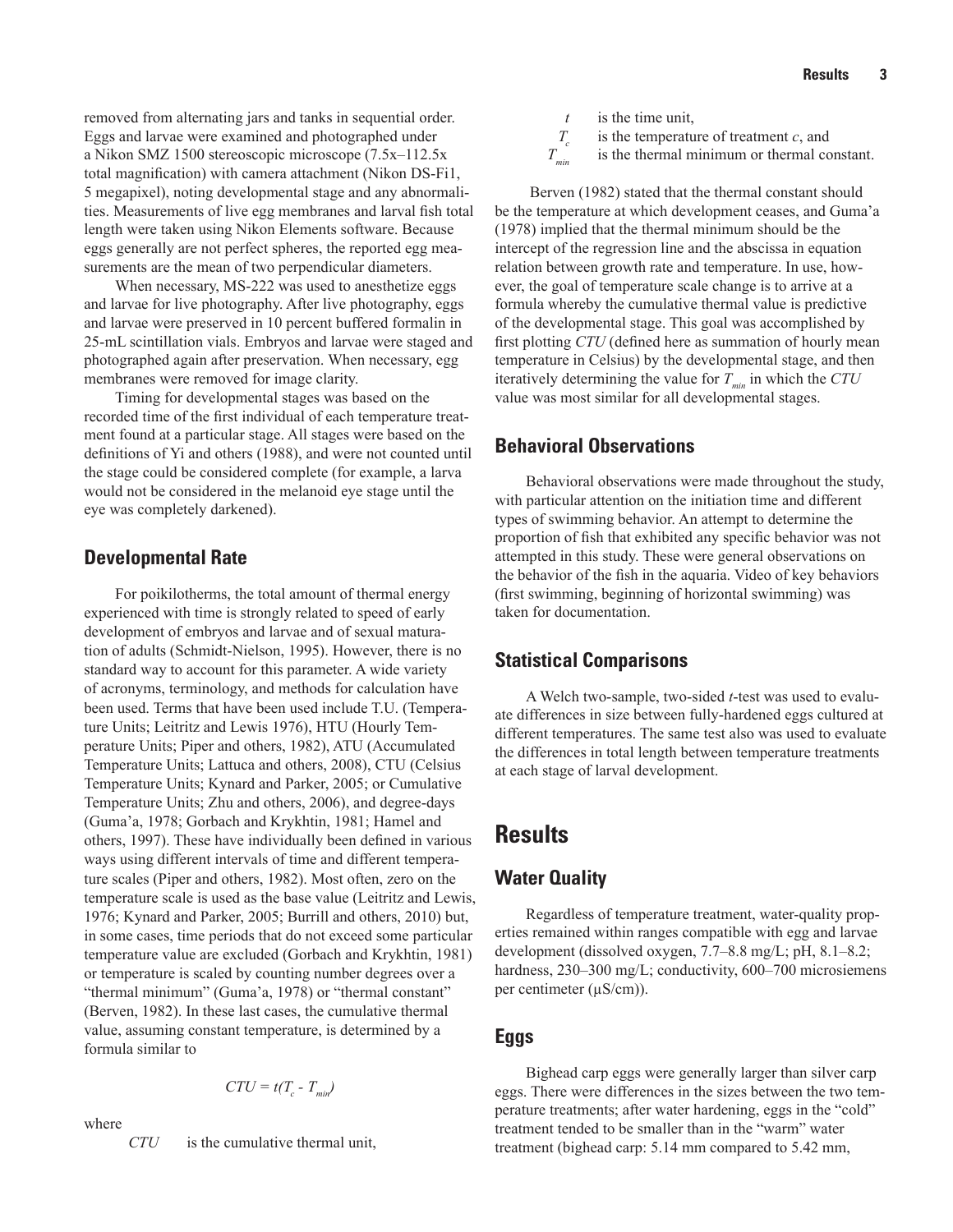probability  $(p)$  < 0.001; silver carp: 4.12 mm compared to 4.46 mm,  $p < 0.001$ ; figs. 1, 2). The egg membrane began to swell immediately upon exposure to water, and continued expansion for 3 to 4 hours, regardless of temperature, fertilization, or developmental state. Bighead carp eggs were approximately 1.6 mm in diameter before fertilization and swelled to a mean size of 5.3 mm (standard deviation  $(SD) = 0.58$  mm, with a range of 3.6–6.7 mm) by 4 hours post fertilization (fig. 1), whereas silver carp eggs were approximately 1.4 mm in diameter before fertilization, and swelled to a mean diameter of 4.3 mm (SD = 0.45 mm, with a range of  $3.2-5.4$  mm) by 4 hours post fertilization (fig. 2).

#### **Larval Size**

Bighead carp in the hatching stage were significantly larger in the "cold" water treatments (approximately 5.5 mm,  $SD = 0.12$  mm) than in the "warm" water treatments  $(5.8$  mm,  $SD = 0.12$  mm) ( $p = 0.016$ ). At the gas bladder inflation stage, bighead carp were significantly larger in the "cold" water treatment  $(8.55 \text{ mm}, SD = 0.13 \text{ mm})$  than in the "warm" water treatments (7.97 mm,  $SD = 0.61$  mm) ( $p = 0.011$ ). Silver carp at the hatching stage in the "cold" water treatment were 5.55 mm,  $(SD = 0.28$  mm) and 4.6 mm  $(SD = 0.45$  mm) in "warm" water treatments ( $p = 0.0036$ ). At the gas bladder inflation stage, silver carp were significantly larger in "cold" water treatments  $(8.2 \text{ mm}, SD = 0.37 \text{ mm})$  than in "warm" water treatments (7.7 mm,  $SD = 0.14$  mm) ( $p = 0.016$ ). Sizes

of live fish at all larval stages were smaller than reported by Yi and others (1988).

### **Photographic History and Comparison of Developmental Landmark Progression**

[Appendix 1](http://pubs.usgs.gov/sir/2011/5076/pdf/Appendix_1.pdf) provides a photographic history, using preserved and live specimens, of the developmental stages of bighead carp as classified by Yi and others (1988). [Appendix](http://pubs.usgs.gov/sir/2011/5076/pdf/Appendix_2.pdf) 2 is a similar history of silver carp. Line drawings from Yi and others (1988) are also provided when available. Landmarks were observed in the same order of progression as described by Yi and others (1988). The only difference noted was the later appearance of eyespots than described by Yi and others (1988). Eyespots were generally seen by stage 32, though not in hatching or embryonic stages (See appendix 1, figs. 1–31 and 1–32 and appendix 2, figs. 2–31 and 2–32).

#### **Developmental Rate**

In the silver carp test, the "cold" temperature was maintained at  $19.6^{\circ}$ C (SD = 0.1789) and the "warm" temperature was maintained at  $22.5^{\circ}$ C (SD = 0.10). In the bighead carp test, the "cold" temperature was maintained at 20.1°C  $(SD = 0.39)$  and "warm" temperature was maintained at 22.3 °C  $(SD = 0.15)$ . As expected, both species developed more rapidly at warmer temperatures (tables 1–1, 2–1). The best alignment of CTU to developmental stage for embryos between the two



**Figure 1.** Size of bighead carp eggs in different temperature treatments with time.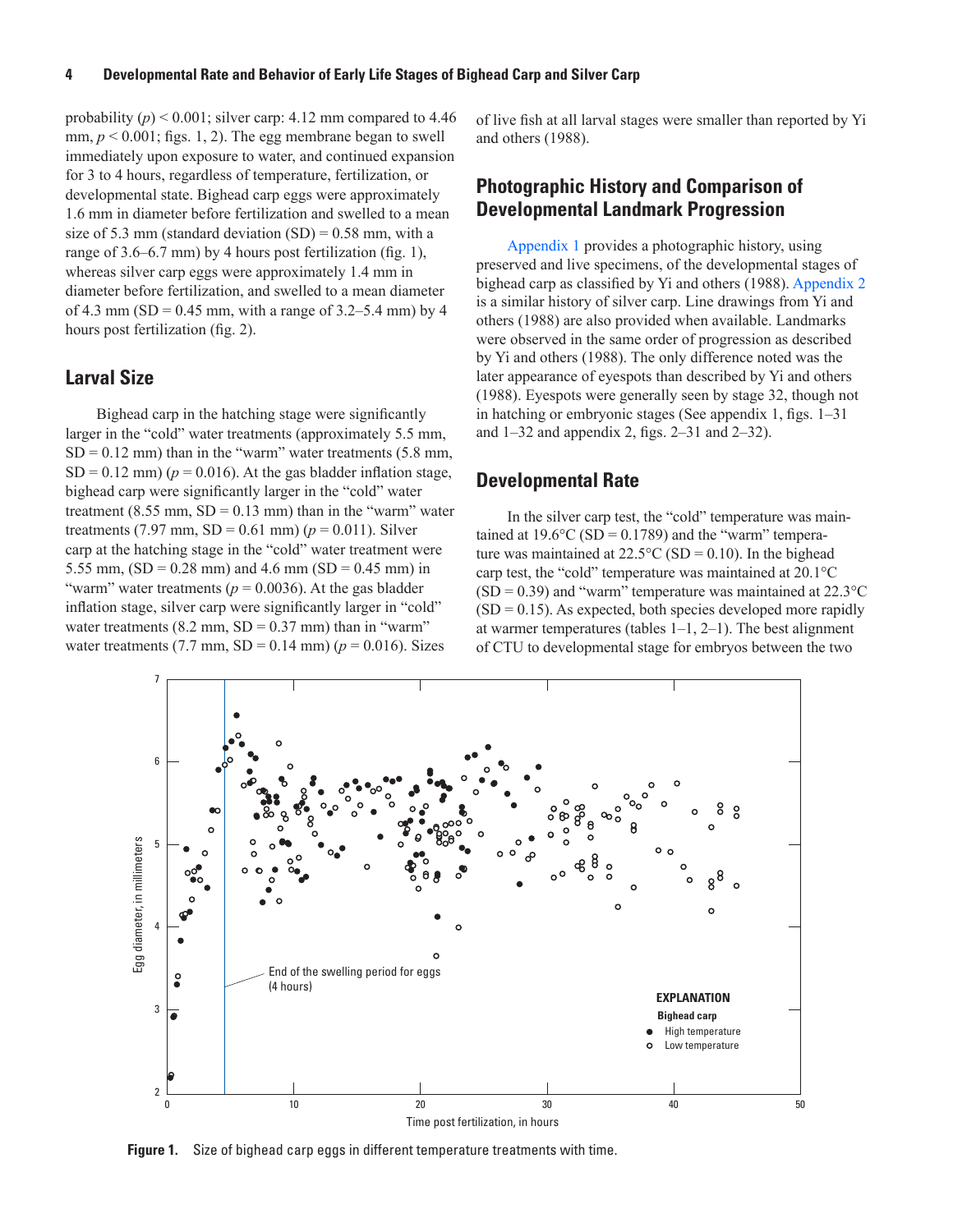

temperature regimes occurred with a  $T_{min}$  of 14.0°C for bighead carp (fig. 3) and 11.1°C for silver carp (fig 4).

#### **Behavior**

Bighead carp and silver carp were both more active in the later stages of embryonic development. Embryos in the late stages of development often required anesthesia with MS-222 for live microscope photography.

Both species of carp began swimming strongly immediately after hatching, but this swimming was almost vertical in its nature ([fig. 5,](http://pubs.usgs.gov/sir/2011/5076/pdf/Figure 5.wmv) Windows Media Video of bighead carp swimming behavior at the hatching stage; [fig. 6](http://pubs.usgs.gov/sir/2011/5076/pdf/Figure 6 short.wmv), Windows Media Video of silver carp swimming behavior at the hatching stage). Larvae in aquaria strongly swam directly toward the surface, sometimes spiraling slightly, followed by a resting phase in which they ceased swimming and drifted headfirst toward the bottom. For both species, regardless of temperature, brief horizontal swimming behavior near the water surface began at stage 36 (melanoid eye) and, by stage 37 (gas bladder emergence), most fish were swimming horizontally most of the time. By stage 38 (gas bladder inflation), fish swam in a normal horizontal pattern at varying depths or rested without swimming. After inflation of the gas bladder,

fish could maintain their position in the water column without swimming ([fig. 7;](http://pubs.usgs.gov/sir/2011/5076/pdf/Figure 7 short.wmv) Windows Media Video of bighead carp swimming behavior after gas bladder inflation).

# **Discussion**

#### **Eggs**

For both species and all temperature treatments, the average egg diameter documented in the study is on the low end of the ranges reported by Yi and others (1988) from the Yangtze River. Silver carp eggs were slightly smaller than those reported by Murty and others (1986) and bighead carp eggs were slightly smaller than reported by Chapman and Deters (2009). Egg size is highly variable and dependent on a number of factors, including environmental gradients and maternal effects (Johnston and Leggett, 2002), and the ionic composition of the rearing water (Fuiman and Trojnar, 1980). Rach and others (2010) found that water-hardened silver carp egg size was affected by hardness and that eggs hardened in soft  $(50 \text{ mg/L as } \text{CaCO}_3)$  water similar to that of the Yangtze River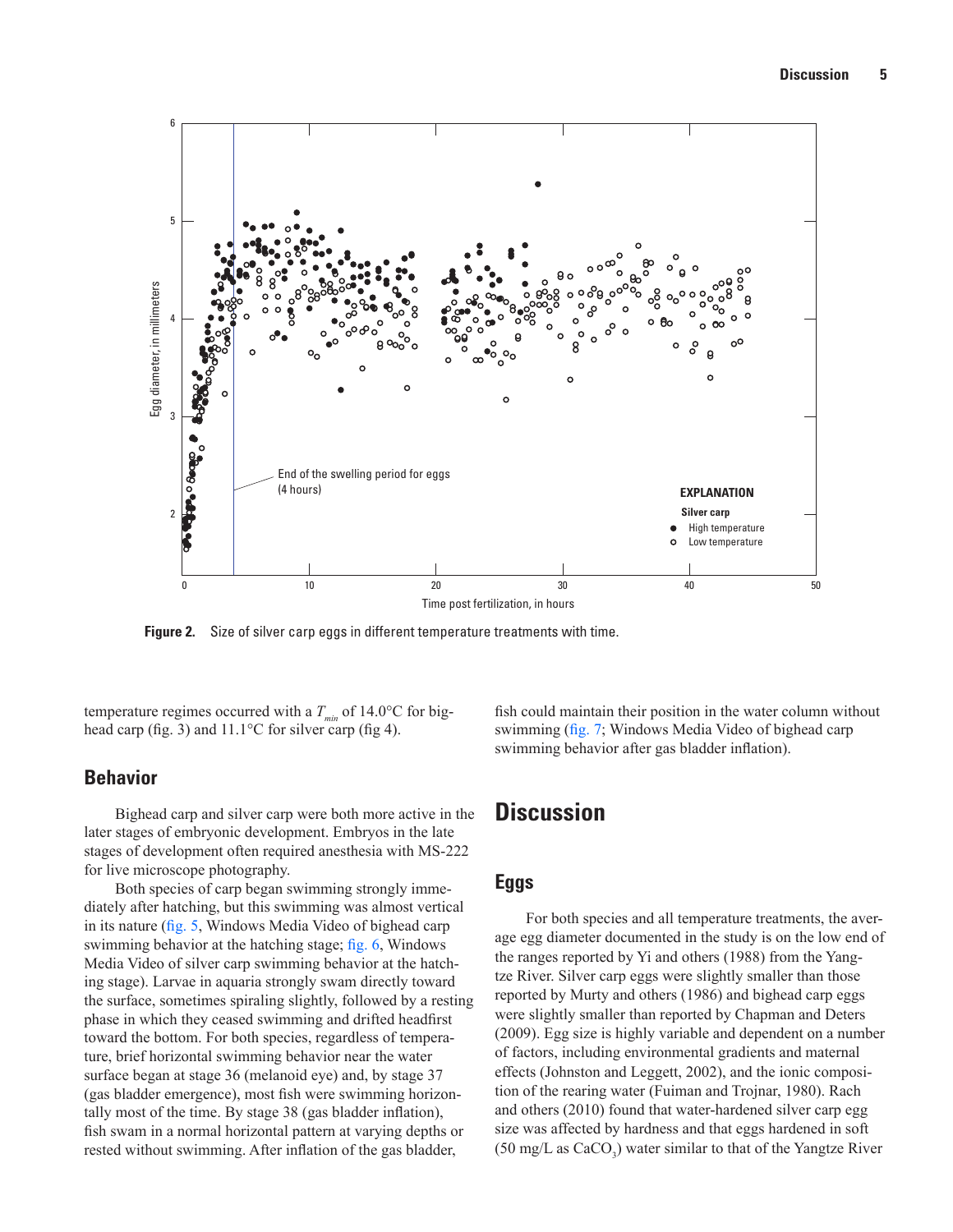

**Figure 3.** Cumulative thermal units (CTU) for embryonic development in bighead carp using 14.0°C as  $T_{min}$ .



**Figure 4.** Cumulative thermal units (CTU) for embryonic development in silver carp using 11.1°C as  $T_{min}$ .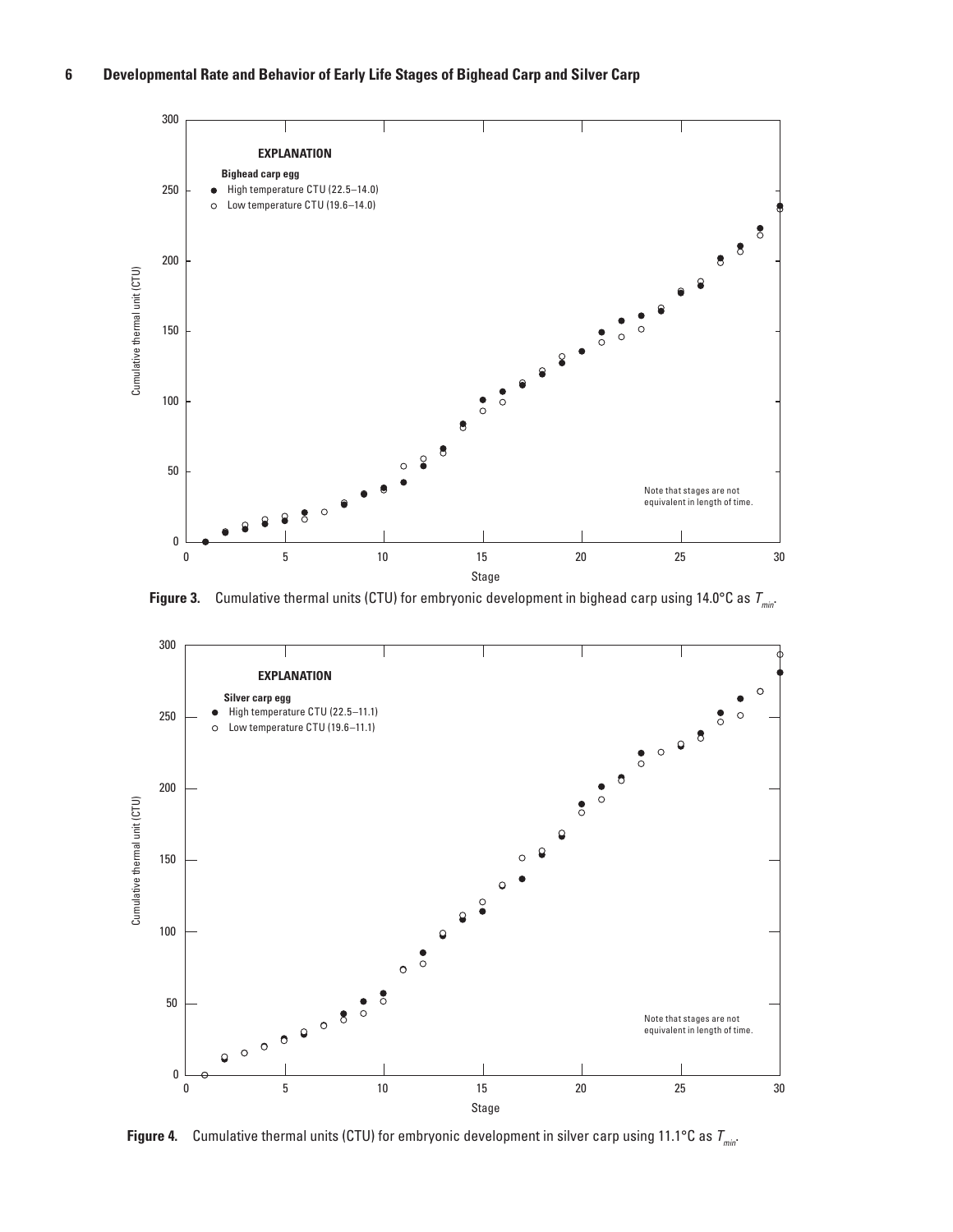had 37 percent more eggs per volume than those hardened in waters of hardness similar to this study. Wu and Tan (2000) found no effect of maternal parent size on the size of eggs before water hardening, except in the case of silver carp of less than 6.5 kg, in which case, egg size increased with parent size and with number of previous spawns. The only female silver carp that provided useful gametes in this study was 3.75 kg, which is likely related to the egg size being slightly smaller than reported in other studies.

Water-quality factors, notably water hardness, are known to cause differences in egg diameter (Spade and Bristow, 1999; Gonzal and others, 1987; Rach and others, 2010), and there were minimal differences in the water hardness of the two temperature treatments, though it is unclear whether the difference (262 mg/L "cold" temperature for bighead carp, and 230 mg/L "warm" temperature for silver carp) was large enough to affect egg diameter. In another study, Chapman and Deters (2009) did not find significant difference in the size of bighead carp eggs incubated at a wider range of water hardness. Temperature can also affect egg size (Daoulas and Economou, 1986; Miller and others, 1995), although most cases suggest that larger eggs occur in colder water. There appears to be no connection between egg size and size of larvae at hatching. The variation in egg diameter at temperature may be because the temperature of "warm" treatments is closer to the optimal incubation temperature, though more data on egg diameter at multiple temperature regimes is required to test the relationship between temperature and egg diameter of bigheaded carp eggs.

Information on egg diameter is relevant for modeling the turbulence required to maintain drift of these negatively buoyant eggs. Rivers with insufficient velocity or drift length to keep the eggs from settling are not thought to be at risk for use by bigheaded carps for reproduction and recruitment. It is also useful for identification purposes (Chapman and Wang, 2006). In central North America, morphology and size can be used to identify an egg as one of the guild of four invasive Asian carps with drifting eggs (bighead, silver, grass, and black carps). However, egg size and morphology are not sufficient to distinguish between these four species.

### **Larval Size**

Similar to the work of Korwin-Kossakowski (2008) on grass carp and common carp, there was evidence that rearing temperature affects the size of larvae at any given stage. Whereas warmer temperatures produced larvae that were shorter in comparisons of equal developmental stages, length at age (hours post fertilization) was similar among both temperature treatments, especially in bighead carp. Larvae at any particular stage were shorter than reported by Yi and others (1988), although this is consistent with their observation that laboratory-raised fish grew more slowly than wild fish. This is also consistent with the egg size being smaller than reported by Yi and others (1988). For silver carp especially, smaller egg

size may have been related to the size of the maternal parent. Wu and Tan (2000) suggested that younger and smaller brood stock produce somewhat smaller eggs, which produce smaller larvae. The female silver carp in this study was relatively small and probably young.

# **Photographic History and Comparison of Developmental Landmark Progression**

Determining stage based on the system of Yi and others (1988) can be challenging in several respects:

- 1. Several of Yi's stages rely upon live, unanesthetized fish (for example, muscular effect is denoted by occasional lashing and color of yolk sac tip). These cannot be determined in preserved specimens.
- 2. It is difficult to distinguish among some of the early stages (for example, 128-cell stage compared to morula, compared to early blastula.
- 3. Developmental abnormalities (see appendix figs. 1–41, 2–40; including irregular cell division and missing heads, and so on) sometimes appeared, making the stage difficult to determine.
- 4. Some features (tail vesicle, olfactory placode, otic capsule) can be difficult to distinguish, even on embryos in good condition.
- 5. Sampling time interval led to missed developmental stages, which were of short duration, and inconsistencies among the timing for each stage.

Eye spots did not generally develop until stage 32 in this study series, though other authors (Yi and others, 1988; Chapman and Wang, 2006) have described their occurrence in the late embryonic stages. Soin and Sukhanova (1972) indicated only that they appear after hatching. Murty and others (1986) did not mention eyespots but note that, at 27–30°C, pigmentation of the eye starts at 6 hours post hatching. The timing of appearance of eyespots may be a variable trait in wild fishes, or this could be an artifact of the fish culture. Fuiman and others (1998) noted that, although ontogenetic events occur sooner by every metric in warmer water, not every ontogenetic event is accelerated equally by warmer temperatures; they cite the appearance of gut pigmentation as a temperature-insensitive event in the development of red drum.

#### **Developmental Rate**

As expected, bighead and silver carp embryos and larvae developed faster at warmer temperatures. Despite natural variation amongst individuals in developmental time (for example, hatching time for silver carp in the "warm" water treatment ranged from 21–33 hours, although most hatching occurred between 27–29 hours), the formula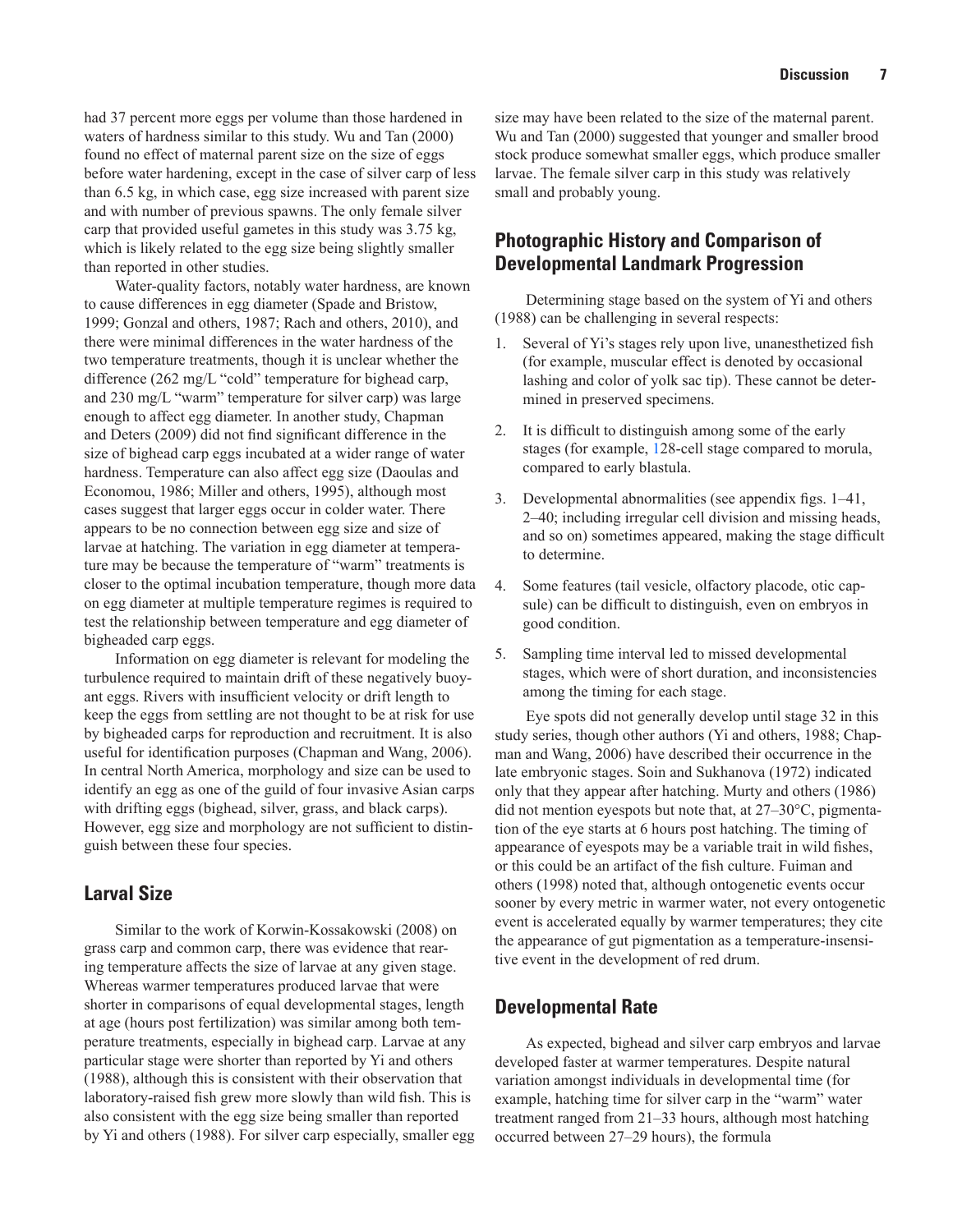#### **8 Developmental Rate and Behavior of Early Life Stages of Bighead Carp and Silver Carp**

$$
CTU = t(T_c - T_{min})
$$

provided similar *CTU* for both incubation temperatures when a  $T_{\text{min}}$  of 14.0°C was used for bighead carp and 11.1°C was used for silver carp. The lower  $T_{min}$  for silver carp is not surprising, because silver carp are thought to be somewhat more cold-adapted than bighead carp, and have a native range that extends much farther north than bighead carp (Kolar and others, 2007).

Larval stages indicate the best alignment when a  $T_{min}$ different from that of the embryos is used. For silver carp larval stages, the best alignment occurs at 13.8°C, whereas for bighead carp, the best alignment occurs at 13.0°C. However, because of longer monitoring intervals during the larval period, some stages of development were missed and exact timing of the other stages is less certain than during the embryonic period. Different values for  $T_{min}$  for embryonic and larval phases would be expected, as each life stage has different temperature requirements for development (Herzig and Winkler, 1986). However, because current data on the larval period is insufficient to determine the best  $T_{min}$  for larvae accurately, and to keep the *CTU* calculations consistent, larval fish *CTUs* are reported using the same  $T_{min}$  value as embryos. Herzig and Winkler (1986) documented that, for three European cyprinids, the developmental stage at which hatching occurs was affected by temperature, but in this study temperature did not affect the developmental stage when hatching occurred in bighead carp and silver carp.

#### **Behavior**

Yi and others (1988) raised wild-caught eggs and larvae in shallow dishes and, although the shape of the container probably made it impossible to observe the strong vertical swimming and sinking behavior that was observed in this study, they made some observations on swimming behavior of Asian carps that are consistent with this study. They reported that "darting" occurred immediately after hatching and that by stage 36 (melanoid eye stage) black carp occasionally swam normally, but usually swam unbalanced and without complete vertical orientation. They further noted that all four species began horizontal swimming by the stage of gas bladder emergence. Similarly, Murty and others (1986) observed that in silver carp occasional whirling began immediately after hatching, but episodic vertical movements did not begin until 6 hours post hatch (approximately stage 31), and horizontal zig-zag movement began at approximately the melanoid eye stage. Except for the strong vertical swimming observations from the present study, results are consistent with Yi and others (1988).

Bighead and silver carp typically spawn in turbulent areas in large rivers, and the eggs and larvae are carried by the current. They have greater density than water, and they are thought to die if they settle to the bottom (Kolar and others, 2007). They are, therefore, thought to require a river of sufficient length to provide for drift through the nonswimming stages, although it is unclear if this drifting period needs to encompass some of the larval stages, or if drift only is required for the embryonic stages. The strong vertical swimming behavior observed immediately after hatching, and continuing until horizontal swimming began, is important in understanding the minimum river length and turbulence required for early development of bighead and silver carps. If recently hatched larvae are discharged from a river to a lake or reservoir, or if the river velocity and turbulence decrease below the point that physical factors would keep larvae in suspension in the water column, it would not necessarily result in those larvae sinking to the bottom.

Also, it should be noted that the strong swimming ability of these larvae will likely affect their location within the water column in the river, unless current velocity and turbulence overcome that swimming ability. The sinking velocity of eggs could be combined with data on river turbulence to estimate the distribution of eggs in the water column and allow calculation of the total flux of eggs with samples taken from near the surface. That method would not work with larvae, even immediately after hatching.

# **Implications For Drift Distance and Determining Spawning Locations**

Understanding the rate of development at different temperatures is required for modeling rivers to determine if they have sufficient length to provide for the drifting life stages of Asian carps. This information is useful for estimating the age of larvae collected from the wild, when temperature is known. In the case of Asian carps, understanding the age of larvae collected from the wild or understanding the rate of development of larvae at different temperatures is important for determining locations of spawning events or time of day when spawning aggregations occur.

Various minimum drift distances have been proposed for Asian carp early life stages, but 100 kilometers (km) has often been cited (Gorbach and Krykhtin, 1981) and this distance has been used to assess the potential that Asian carps will successfully use tributaries of the Laurentian Great Lakes for reproduction (Kolar and others, 2007). Proposed minimum drift distances have been based on where Asian carps are known to have established, not on studies of the drifting properties of eggs and larvae. Published literature is unclear as to whether this distance is necessary to support survival only of the drifting egg stages, or if the early larvae also require current to keep them from sinking to the bottom. In any case, the actual minimum distance required for survival of the early life stages of Asian carps will not be a fixed river length, but rather will be dependent on the behavior and developmental rate of the eggs and larvae, and upon physical factors including temperature and current velocity. Understanding these factors is essential for development of models that evaluate the risk that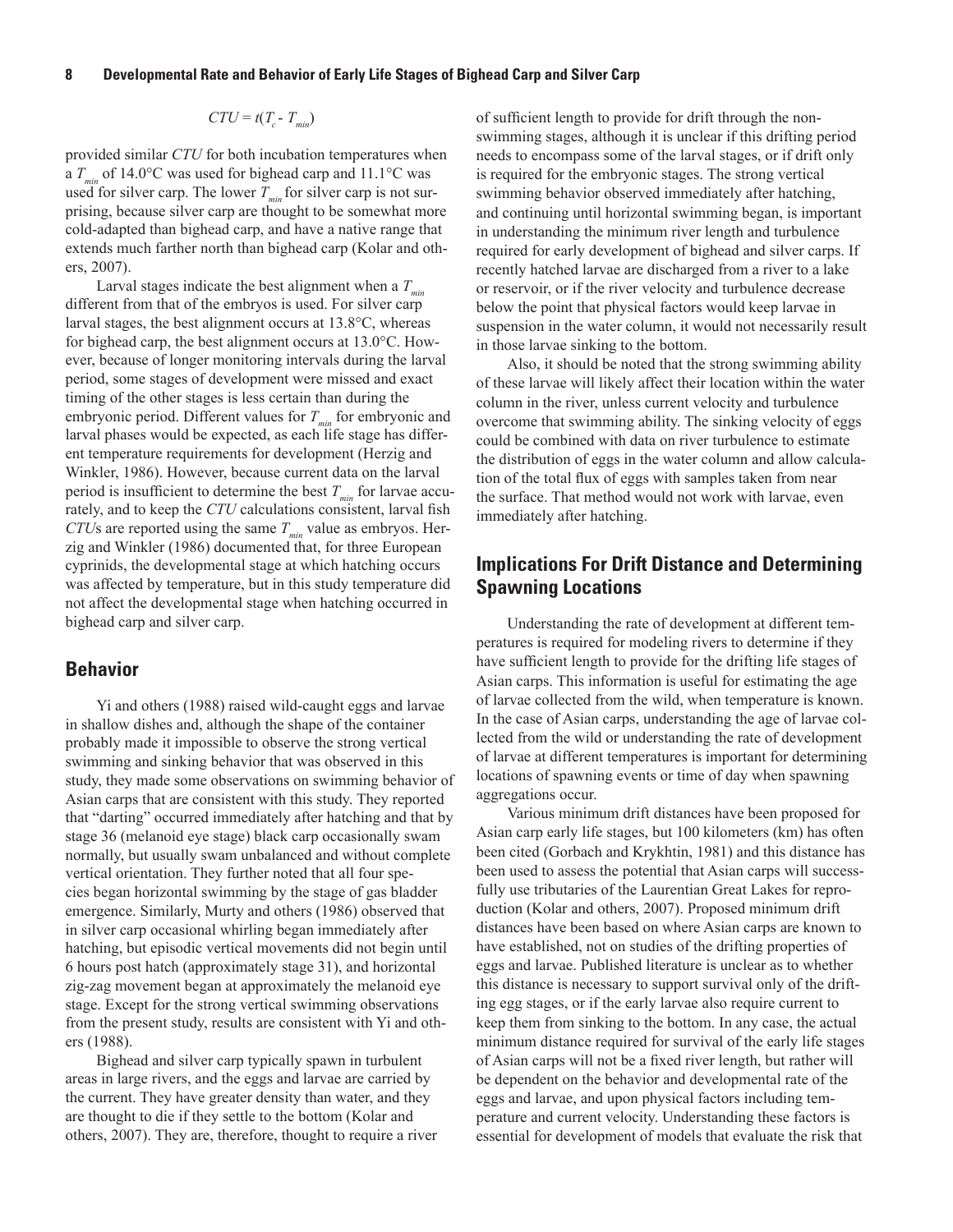bigheaded carps could successfully use tributaries of the Laurentian Great Lakes for spawning and recruitment.

# **Conclusions**

This study presents data from only a single spawning event for each species (for bighead carp using gametes from 2 females and 3 males, and for silver carp using gametes from 1 female and 3 males). Thus, variability in the early development of these species that results from natural variability between adults was not captured in the study. We intend to repeat these studies with additional adults of both species, and at additional temperatures. However, because the ongoing assessments of the risk of bigheaded carp establishment in the Laurentian Great Lakes and other areas urgently require information on bigheaded carp early development and behavior, these data and images are provided at this time. Especially important for these efforts, note that, in general, the developmental landmarks reported by Yi and others (1988) for fish from the Yangtze River in the 1960s were applicable to these North American bigheaded carps. The strong vertical swimming behavior observed in both species immediately after hatching is not noted elsewhere in the literature, and is important in the assessment of minimum river length and velocity for the establishment of bigheaded carps. The horizontal swimming behavior at the gas bladder emergence stage observed in both species in this study corroborates a field study (unpublished data) in which it appears that at the gas bladder emergence stage, larvae begin to leave the drift and migrate laterally from the river in which they are spawned.

# **References Cited**

- Berven, K.A., 1982, The genetic basis of altitudinal variation in the wood frog *Rana sylvatica* II. An experimental analysis of larval development: Oecologia, v. 52, no. 3, p. 360–369.
- Burrill, S.E., Zimmerman, C.E., Finn, J.E., and Gillikin, D., 2010, Abundance, timing of migration, and egg-to-smolt survival of juvenile chum salmon, Kwethluk River, Alaska, 2007 and 2008: U.S. Geological Survey Open-File Report 2010–1028, 28 p.
- Chapman, D.C., and Deters, J.E., 2009, Effect of water hardness and dissolved-solid concentration on hatching success and egg size in bighead carp: Transactions of the American Fisheries Society v. 138, no. 6, p. 1,226–1,231.
- Chapman, D.C., and Wang, N., 2006, Notes on the translation and use of "A study of the early development of grass carp, black carp, silver carp, and bighead carp in the Yangtze River, China". Chap. 1 *of* Chapman, D.C., ed., Early development of four cyprinids native to the Yangtze River, China: U.S. Geological Survey Data Series 239, p. 1–9.
- Chapman, D.C., ed., 2006, Early development of four cyprinids native to the Yangtze River, China: USGS Data Series 239, 51 p.
- Conover, G., Simmonds, R., and Whalen, M., eds., 2007, Management and control plan for bighead, black, grass, and silver carps in the United States: Asian Carp Working Group, Aquatic Nuisance Species Task Force, Washington, D. C., 223 p.
- Daoulas, C., and Economou, A.N., 1986, Seasonal variation of egg size in the sardine, *Sardina pilchardus* Walb., of the Saronikos Gulf: causes and a probable explanation: Journal of Fish Biology, v. 28, no. 4, p. 449–457.
- Fuiman, L.A., and Trojnar, J.R., 1980, Factors affecting egg diameter of white suckers (*Catostomus commersoni*): Copeia, v. 1980, no. 4, p. 699–704.
- Fuiman, L.A., Poling, K.R., and Higgs, D.M., 1998, Quantifying developmental progress for comparative studies of larval fishes: Copeia, v. 1998, no. 3, p. 602–611.
- Gonzal, A.C., Aralar, E.V., and Pavico, J.M.F., 1987, The effects of water hardness on the hatching and viability of silver carp (*Hypophthalmichthys molitrix*) eggs: Aquaculture, v. 62, no. 2, p. 111-118.
- Gorbach, E. I., and Krykhtin, M. L., 1981, Maturation rate of the white amur *Ctenopharyngodon idella* and silver carp *Hypophthalmichthys molitrix* in the Amur River: Voprosi Ikhtiologii, v. 21, no. 5, p. 835–843.
- Guma'a, S.A., 1978, The effects of temperature on the development and mortality of eggs of perch, *Perca fluviatilis*: Freshwater Biology, v. 8, no. 3, p. 221–227.
- Hamel, P., Magnan, P., East, P., Lapointe, M., and Laurendeau, P., 1997, Comparison of different models to predict the in situ embryonic developmental rate of fish, with special reference to white sucker (*Catostomus commersoni*): Canadian Journal of Fisheries and Aquatic Sciences, v. 54, no. 1, p. 190–197.